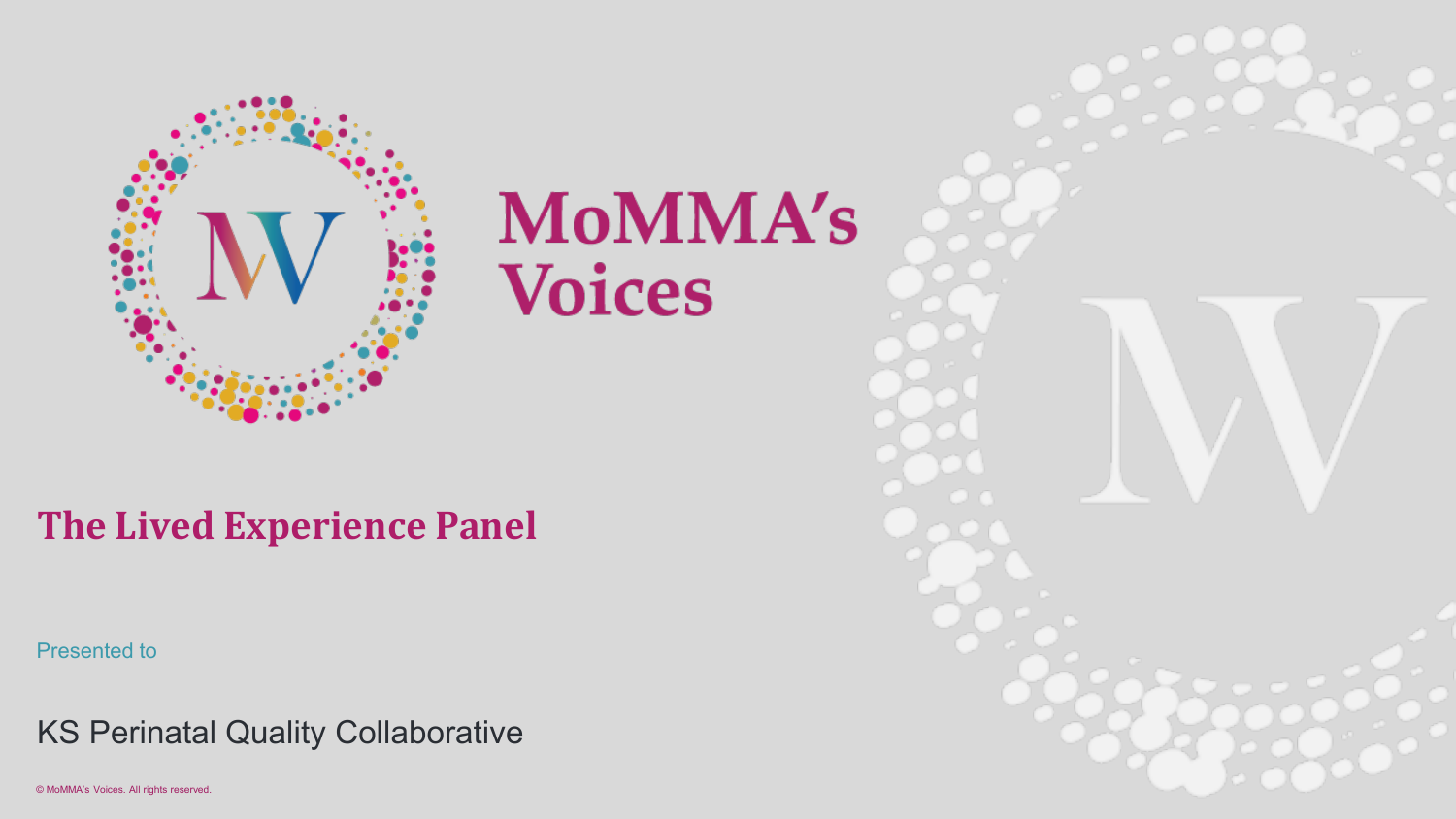#### **What is MoMMA's Voices?**

#### **Who We Are**

MoMMA's (Maternal Mortality and Morbidity Advocates) Voices is the first-ever maternal health patient advocacy coalition established in 2018, to amplify the voices of those who have experienced pregnancy and childbirth complications or loss - especially those who have been historically marginalized - ensuring they are equipped and activated as partners with providers and researchers to improve maternal health outcomes.

#### **Vision**

Mommas' voices are integrated as partners wherever maternal health improvements are needed.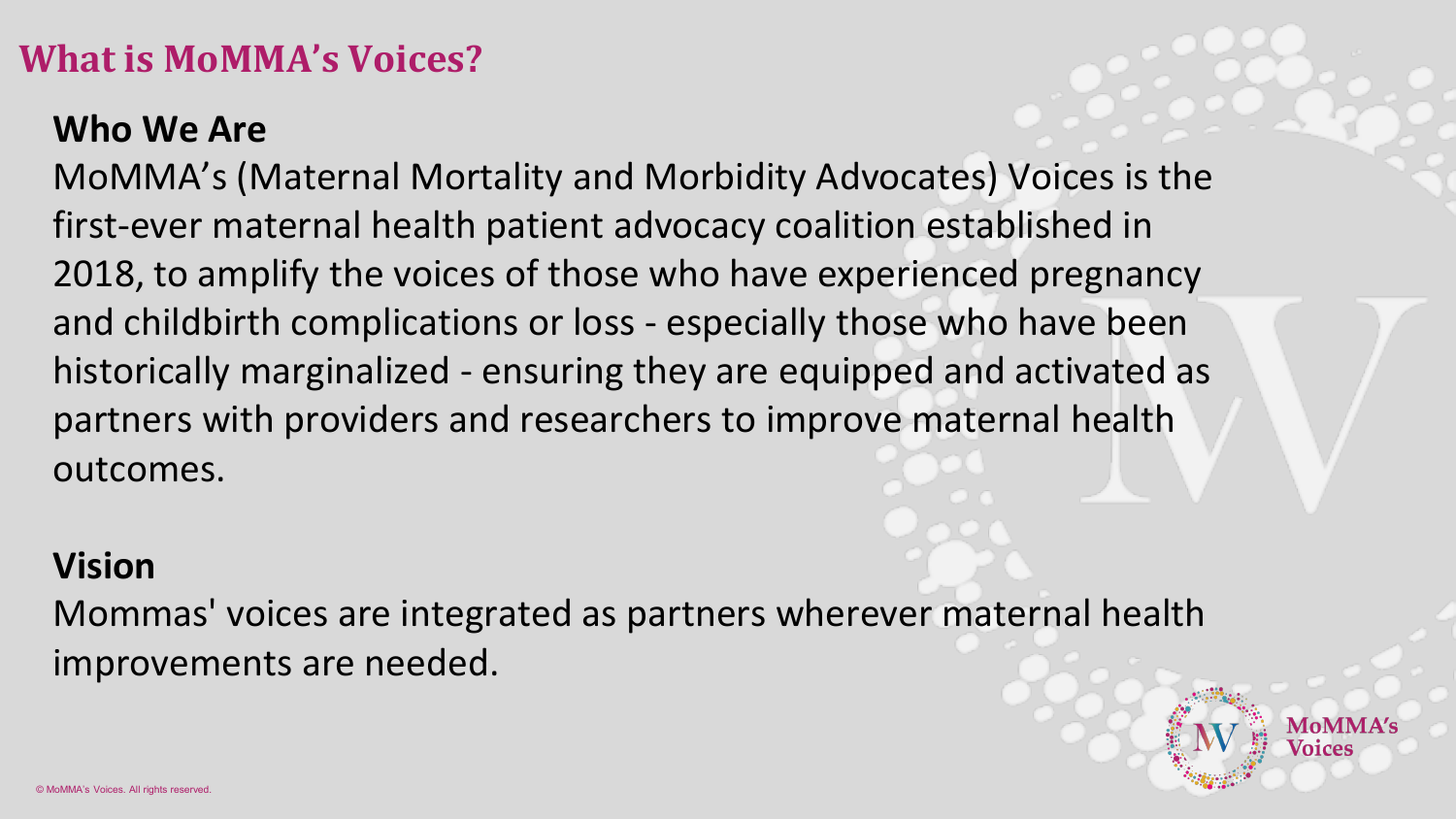#### **What we do**

#### **Community of Learning**

• The Lived Experience Integration into QI Community of Learning (COL) was an eight-week educational series created by MoMMA's Voices and funded by AIM. The program ran January to May 2022 and served three cohorts of 23 AIM state and jurisdiction-based teams, Indian Health Services facilities, and other healthcare entities.

#### **Patient Family Partner Training**

- Offering training for patient family partners on how to effectively work together to improve outcomes in maternal health in a self paced online platform.
- Provide direct coaching and mentoring to help our patient family partners heal from their birth experiences and learn how to use their voices to impact change.
- Connect with other patient family partners and build strong community.
- To date we have 57 Certified PFPs since May 2021, and have provided 41 "matchmaking"services to providers.
- We offer continued support and training to PFPs with continuing education training and providing coaching and support before/after engagements.

#### **Provider Training coming soon!**

The **Lived Experience Integration™** is a framework designed to help organizations integrate patient perspectives into maternal healthcare practices and quality improvement initiatives. The **Lived Experience Integration™ Provider Training** is a self-paced online course designed to teach quality improvement teams how to listen and learn from patients and families. We believe that patient MMA's

© MoMMA's Voices. All rights reserved. perspectives hold the key to unlocking new solutions and insights.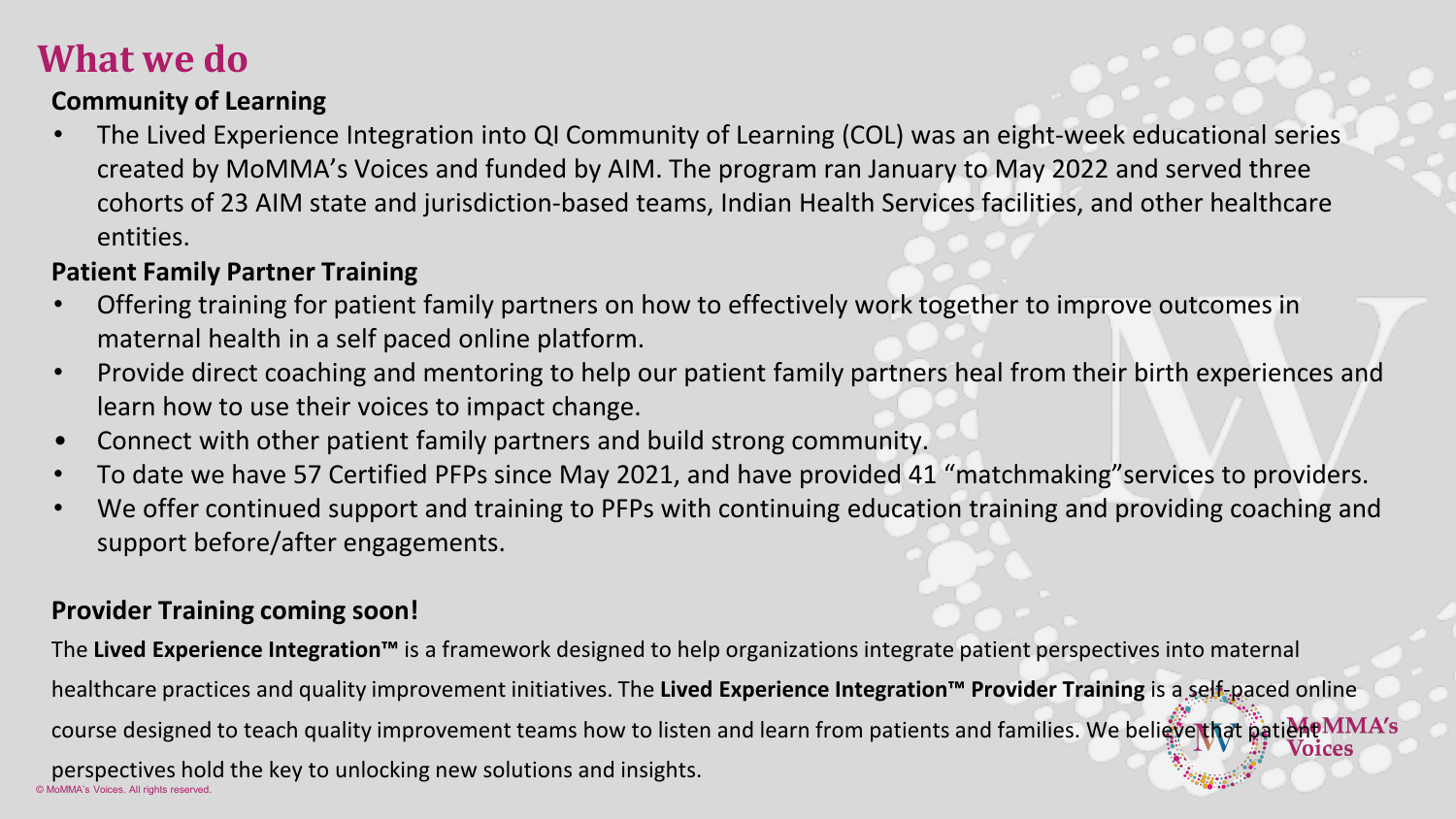### **Emily Taylor**

Provider Coordinator for MoMMA's Voices Program Coordinator for AFE Foundation

Emily is a maternal health advocate and patient family partner in Cary, North Carolina. She is a survivor of an Amniotic Fluid Embolism. Emily is an advocate for diseases like pancreatitis and CDIFF which she also experienced after the birth of her daughter. She received her bachelor's degree in biological sciences from North Carolina State University. Her healthcare experience includes 6 years in the gastrointestinal field including the Rome Foundation and the International Foundation for Gastrointestinal disorders (IFFGD). She enjoys using her years of professional experience in patient-provider engagement to implement change.



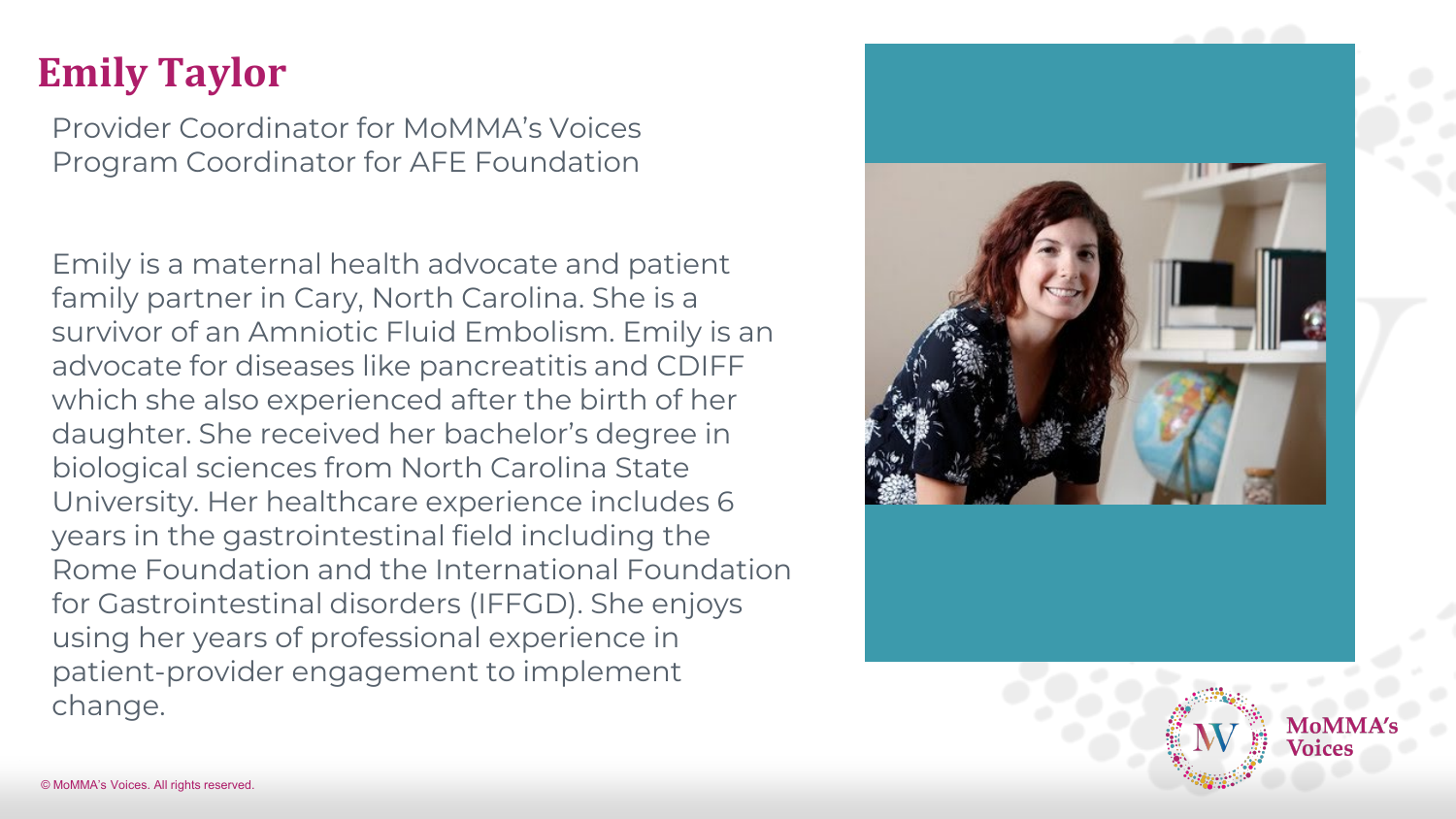## **Emily's story**

- Easy pregnancy of first child
- Healthy, normal, "boring" pregnancy
- Induced at 37 weeks due to unknown cause of hypertension, tested negative for preeclampsia
- After 14 hours of labor my water broke
- Anaphylactic type reaction from my Amniotic Fluid

**MoMMA's Voices** 

- DIC- 18 units of blood transfusions
- Cardiac arrest
- Heart Failure
- Kidney Failure
- Lung Collapse
- Induced Coma for 4 days
- Great care from healthcare providers
- Total of 11 days in the hospital
- CDI and pancreatitis developed after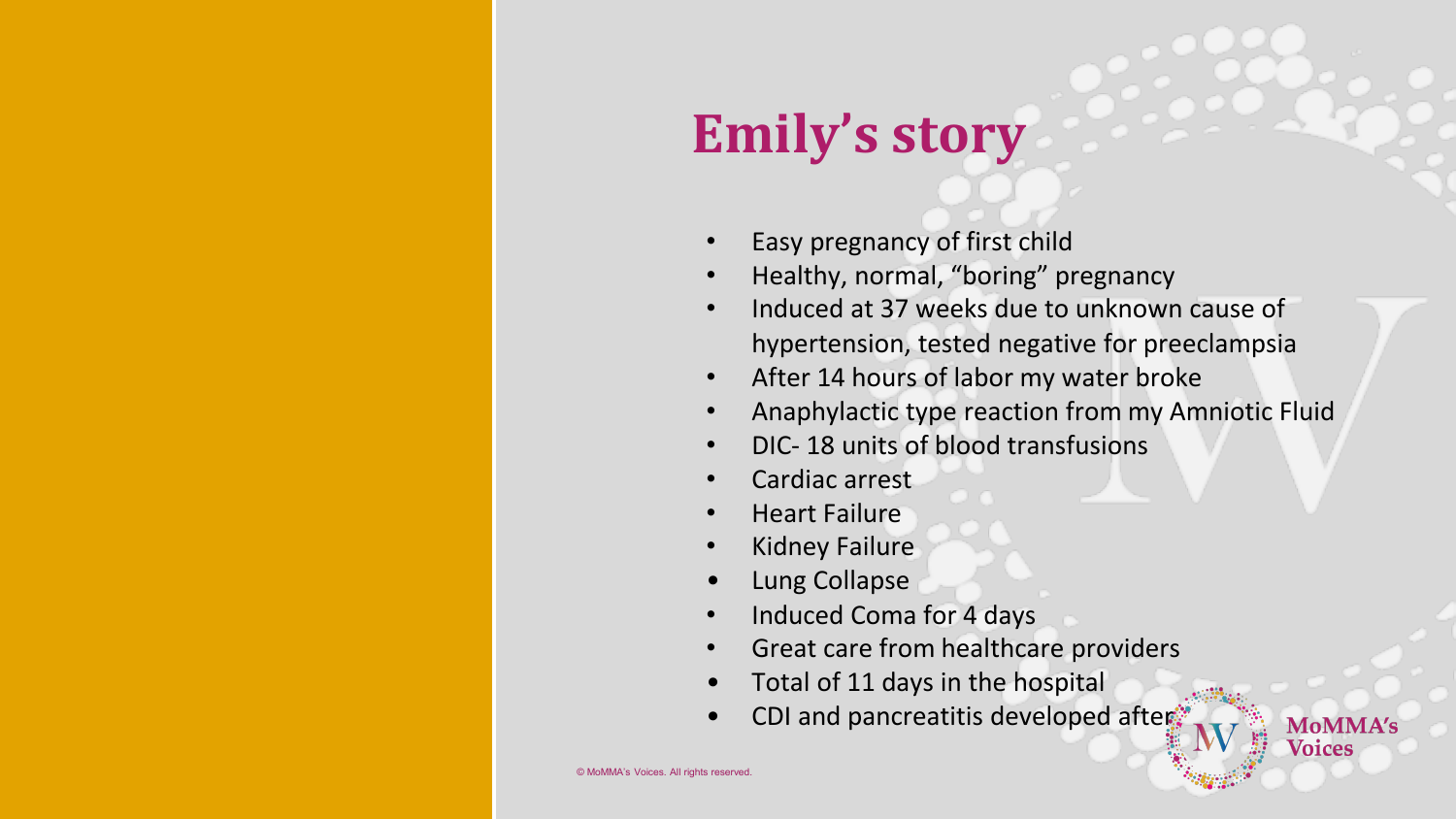## **Evelyn's story**

- Evie's first picture
- Born at 37 weeks and got down to 4lbs
- Feeding tube and oxygen
- Took an ambulance to UNC for cooling therapy
- Diagnosed with HIE
- In the NICU for 10 days
- Unable to breastfeed
- Dealt with motor and speech delays
- Eye surgery at 10 months old
- I went through major mom guilt!
- PFP training helped understand how to process these experiences and use them to teach others
- If you want to work with patients you have to start with patients

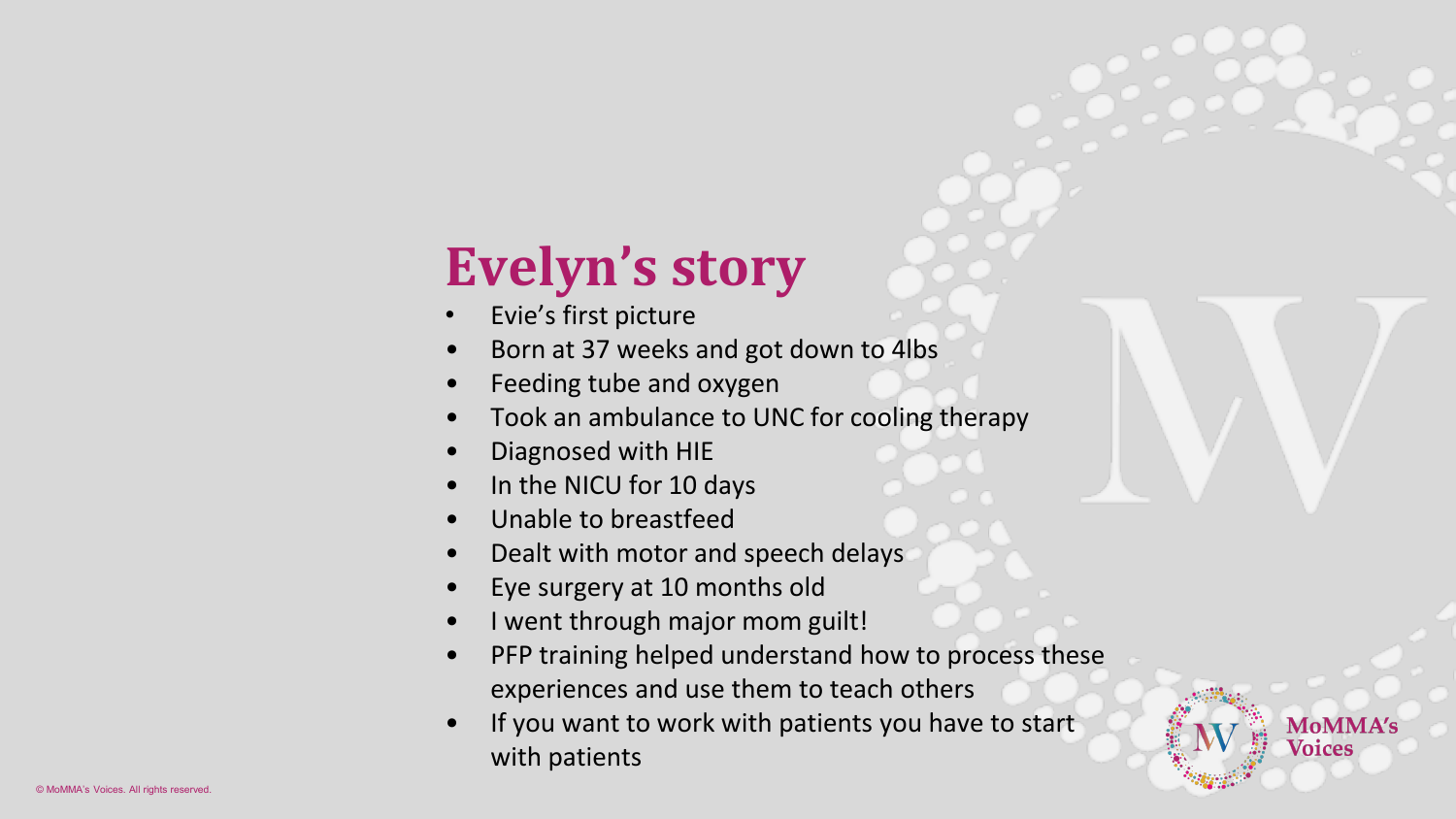#### **Bekah Bischoff**

Bekah Bischoff serves as the Patient Family Partner Coordinator for the MoMMA's Voices Coalition, assisting patients and family members going through the online training to prepare them for working with individual providers or organizations on maternal health process improvement.

Following her own near-death experience and postpartum recovery with the birth of her second child due to severe preeclampsia and HELLP syndrome, Bekah is passionate about helping moms identify and heal from their traumatic birth experiences. She recognizes the importance of sitting beside each hurting mother in the isolation that comes with pregnancy trauma. Her work centers on helping empower these women to transform their pain to purpose.

In 2018, she collaborated with the Association of Women's Health, Obstetric, and Neonatal Nurses (AWHONN) for legislative policy work, where she learned how much she loved meeting with policymakers to advocate for maternal health legislation and to ensure mothers are given a seat at the table. She specializes in storytelling for advocacy. She enjoys using her years of professional experience as an educator to help teach mothers how to effectively share their story to implement change through the MoMMA's Voices Lived Experience Integration™ framework.



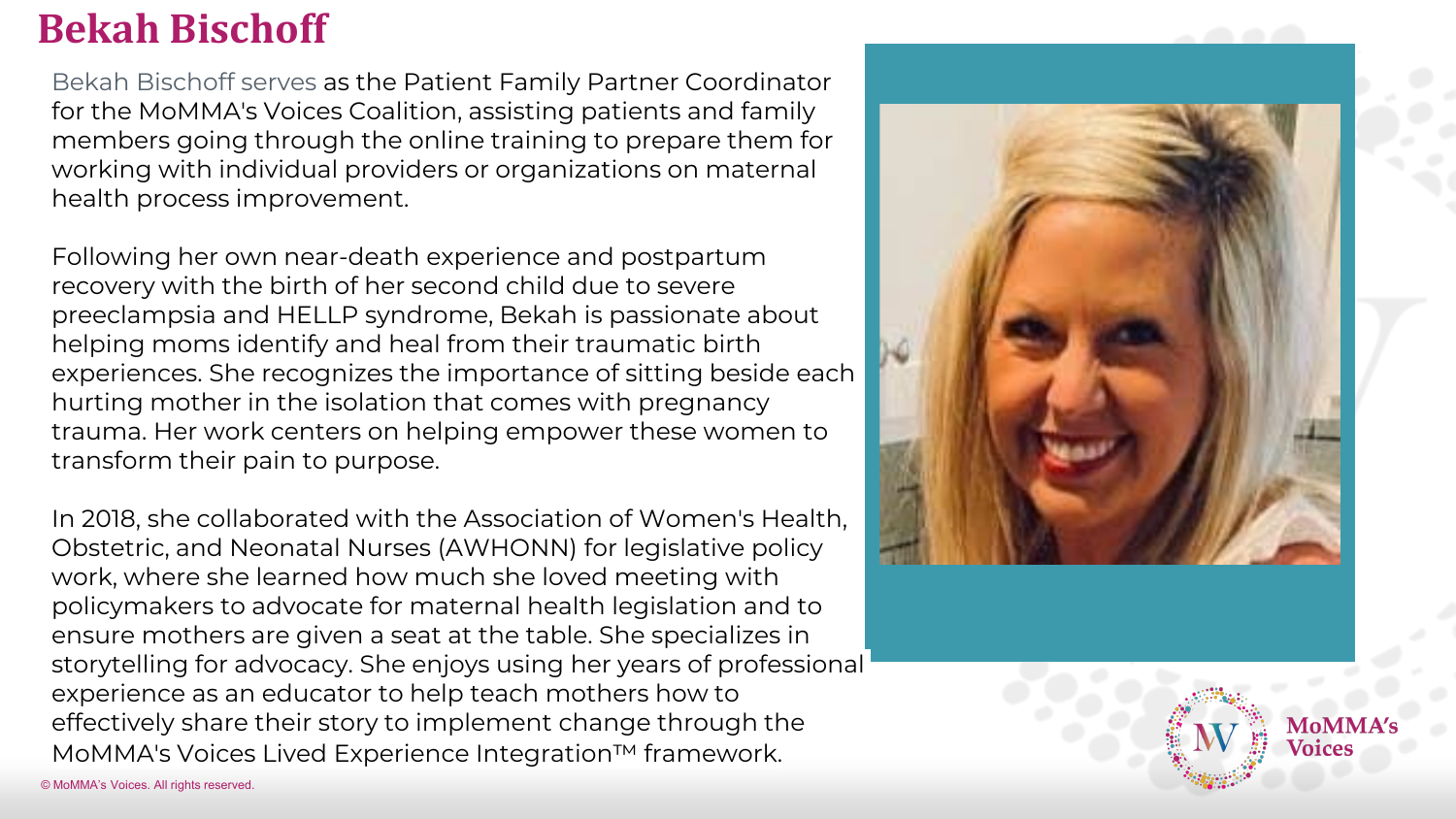### **The Scariest Day of My Life**

**MoMMA's**<br>Voices

Bekah Bischoff

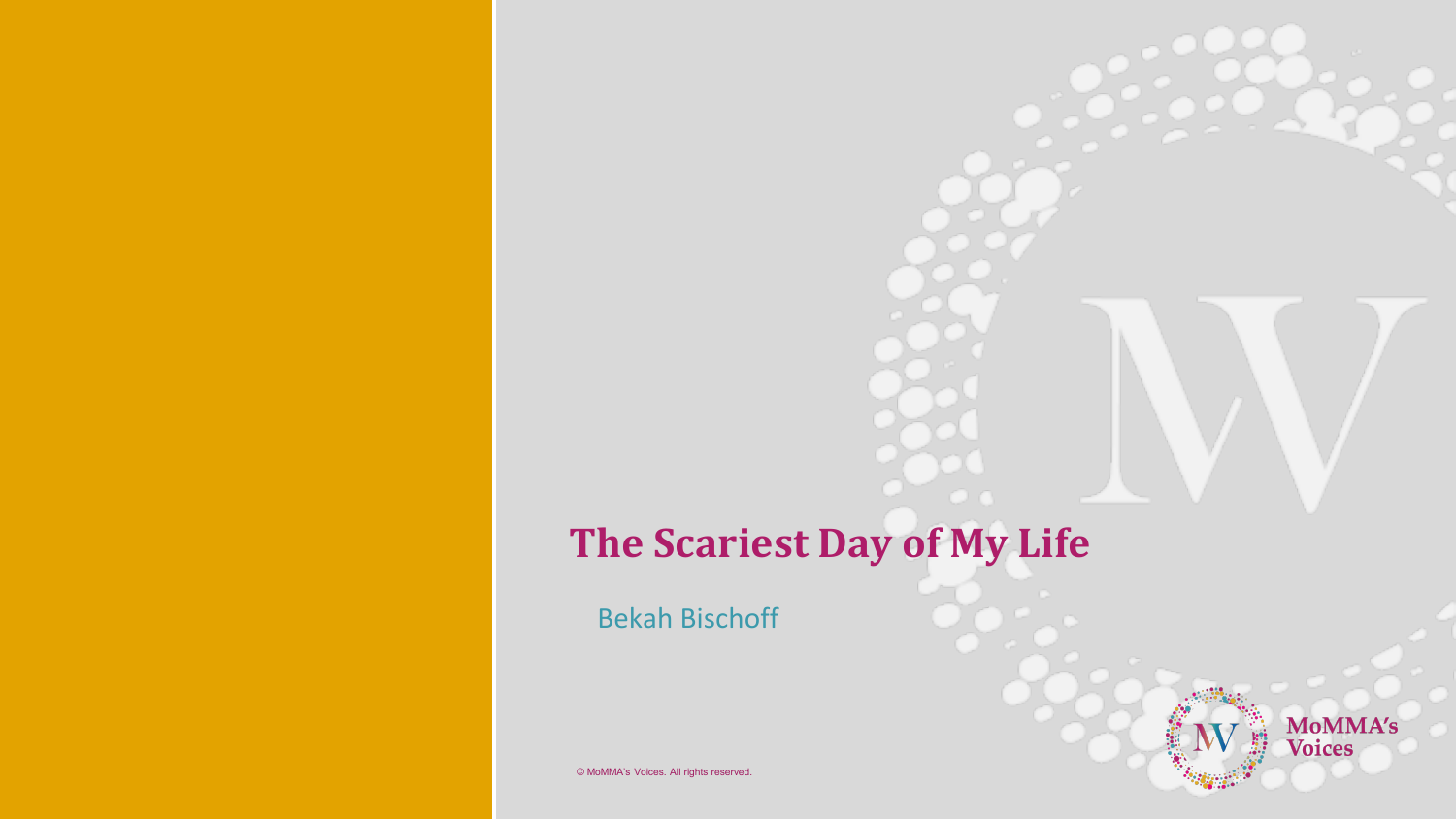#### **Bekah's Story**

- **Debilitating heartburn**
- Excessive weight gain, despite not eating
- Upper right quadrant pain
- **Extreme Fatigue**
- **Headaches**
- **Fluid loss**
- **Seeing stars**
- Summary: Dismissal. I was almost a statistic

I never knew was a possibility

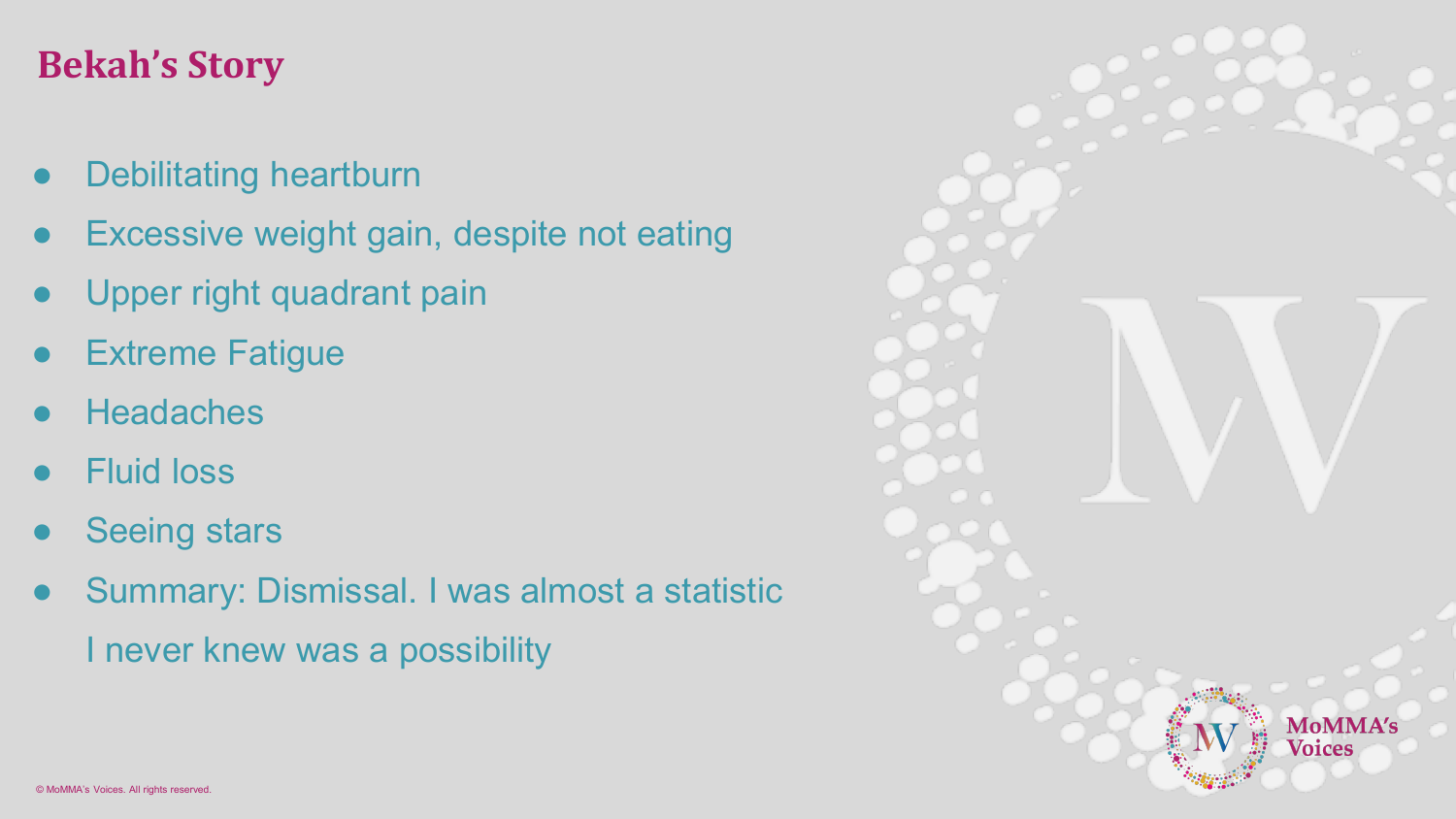#### **Learning to Live with a Lived Experience**

- Learned this wasn't rare after USA Today's Investigation "Deadly Deliveries" in 2018
- **Sharing with legislators**
- Found my voice and passion for the pain
- Hearing from mothers every day helping them identify and heal
- **[Merck for Mothers "Reverse" on Vimeo](https://vimeo.com/474044917)**

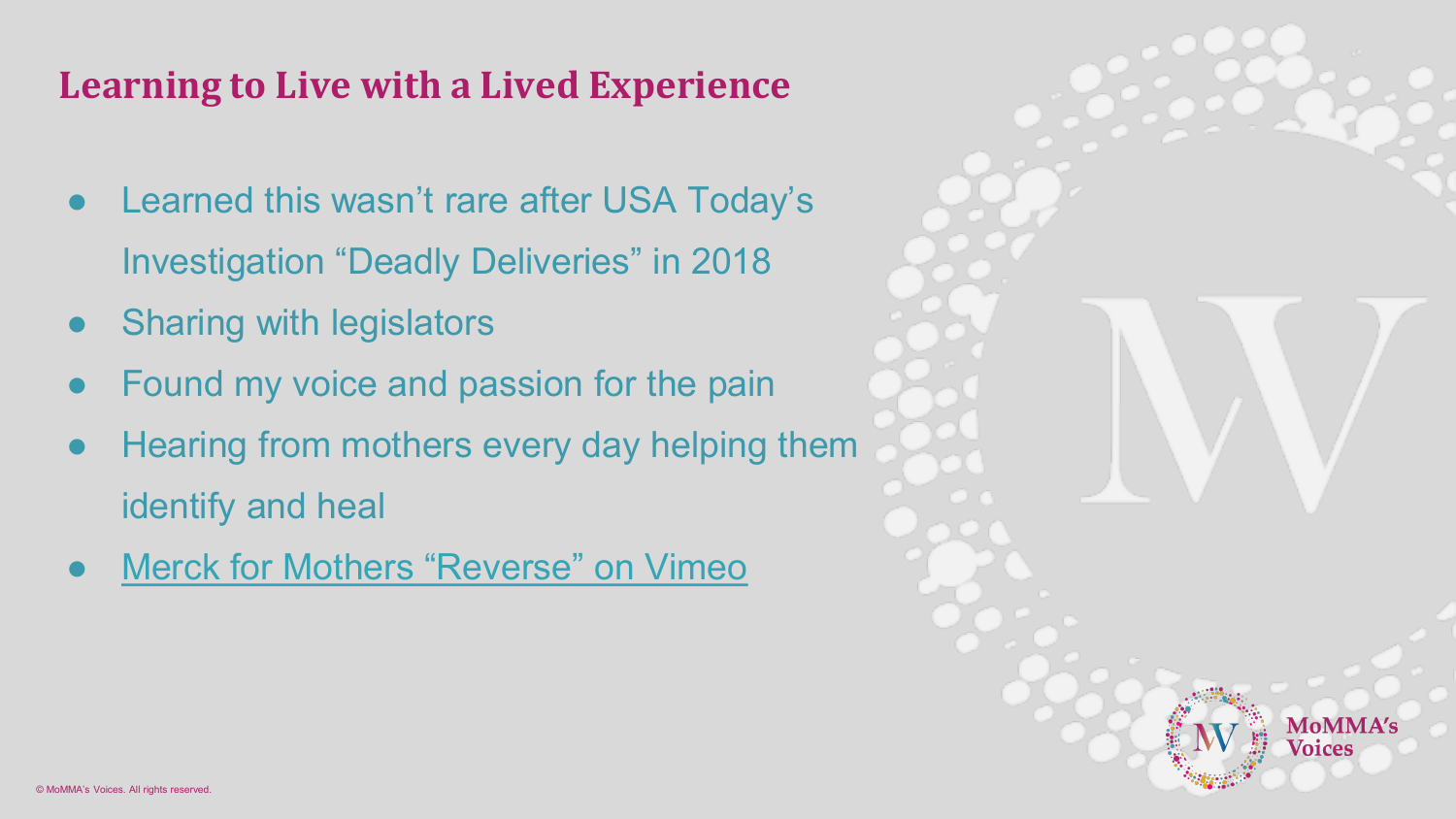## References

Creigh, S. (Director), & Salamone, R. (Producer). (2019). Merck for Mothers: "*Reverse"* [Film]. Florence fka Whitelist.

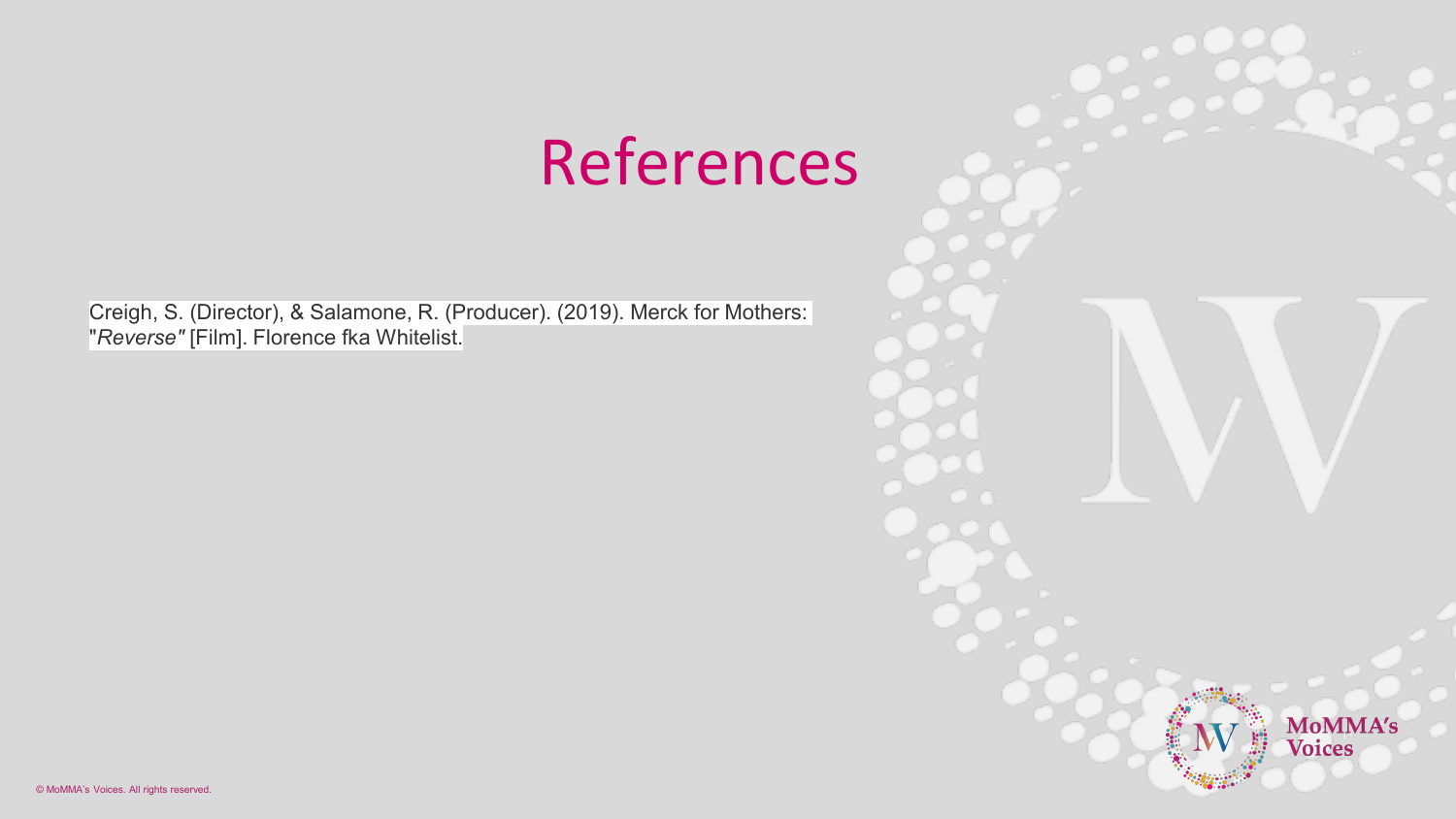### **Quantrilla Ard**

Quantrilla is an author, speaker, maternal health advocate and patient family partner based in the Atlanta area. She holds a PhD in Health Psychology and a Masters in Public Health. She uses her platform to educate and inform nonminority groups of all sizes and in various media outlets on the perils of negative birth outcomes for Black women and

their infants who suffer mortality rates 3 to 4 times their White counterparts. She specifically advocates for women of color to be empowered to advocate for themselves and gain

bodily autonomy before, during, and after pregnancy. Her passion comes out of her own personal birth experience in which she developed severe preeclampsia during her first pregnancy. During an emergency cesarean, she felt herself being cut open after repeated complaints of discomfort had been dismissed. This trauma coupled with a life-threatening illness proved to be a significant challenge to overcome, but in doing so it became a source of motivation and purpose. It is her goal to empower Black and Brown mamas to speak up and speak out during and about their birthing experiences. She believes that every mother deserves to be heard and treated with equitable care.



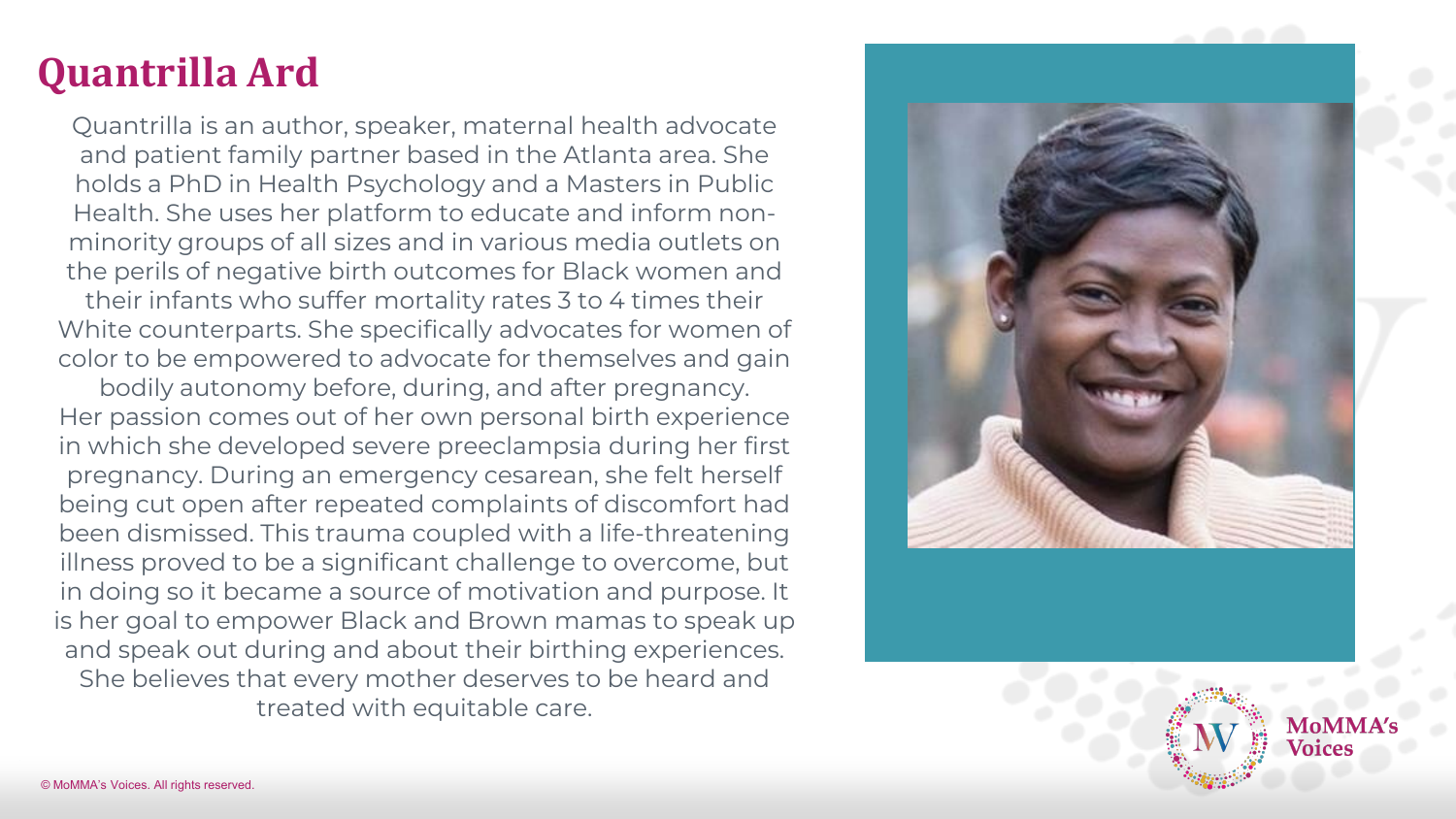### **My Survival Story**

A Journey of Missed Opportunities and Near Misses



© MoMMA's Voices. All rights reserved.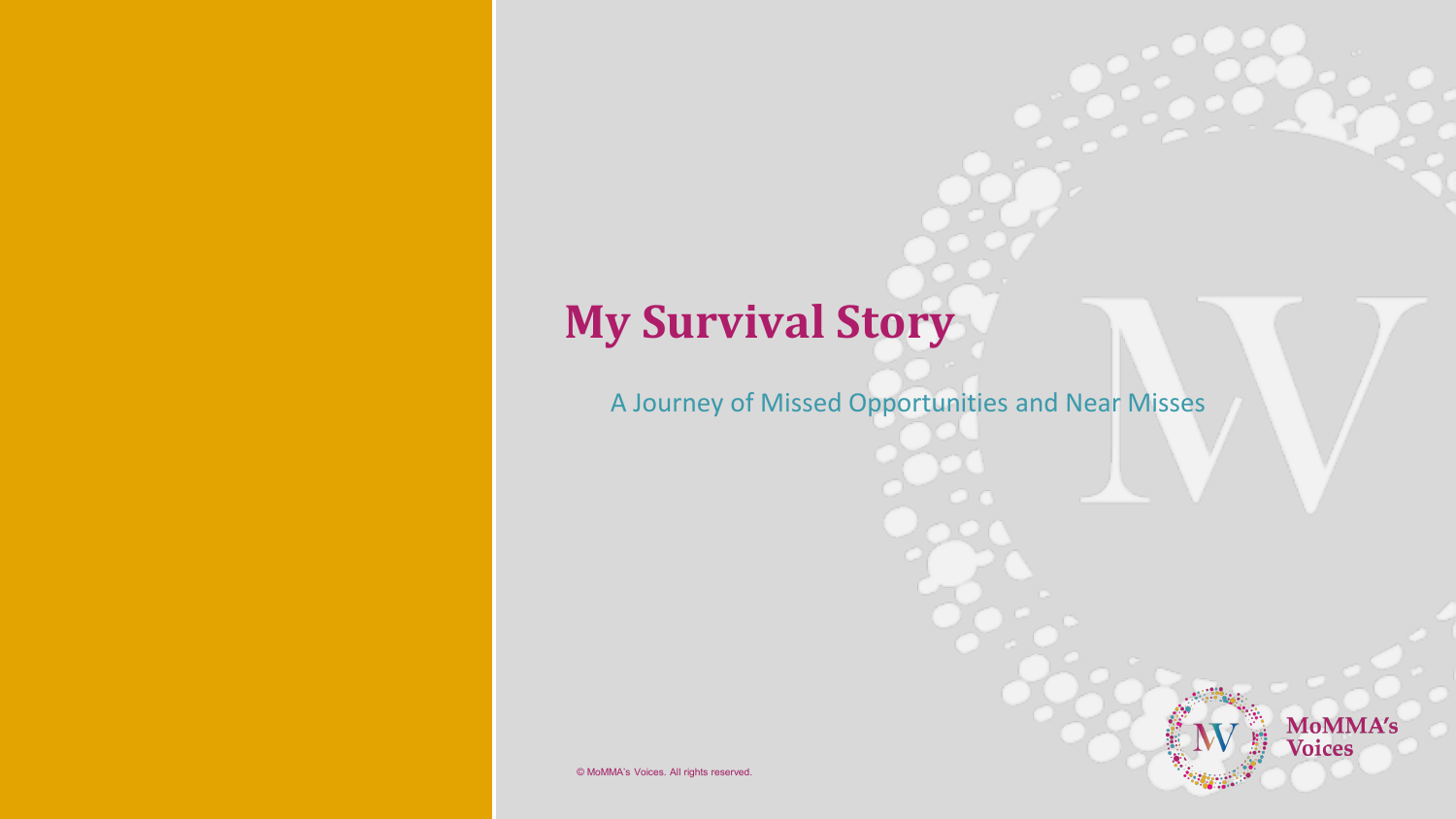#### **My Birth Experience**

- Feeling of dread/unease
- No typical signs for concern (no swelling, vision disturbances, headaches, etc.)
- High blood pressure detected at prenatal visit almost 2 weeks later
- Drove from doctor's office to the hospital *after* preeclampsia diagnosis
- Induction, stalled delivery, epidural resulting in emergency cesarean
- Teased for "sensitivity" told it was just pressure not pain
- Insufficient communication and dismissal of pain, c-section incision felt like searing hot knife
- Traumatizing recovery with subsequent hospital and NICU stays

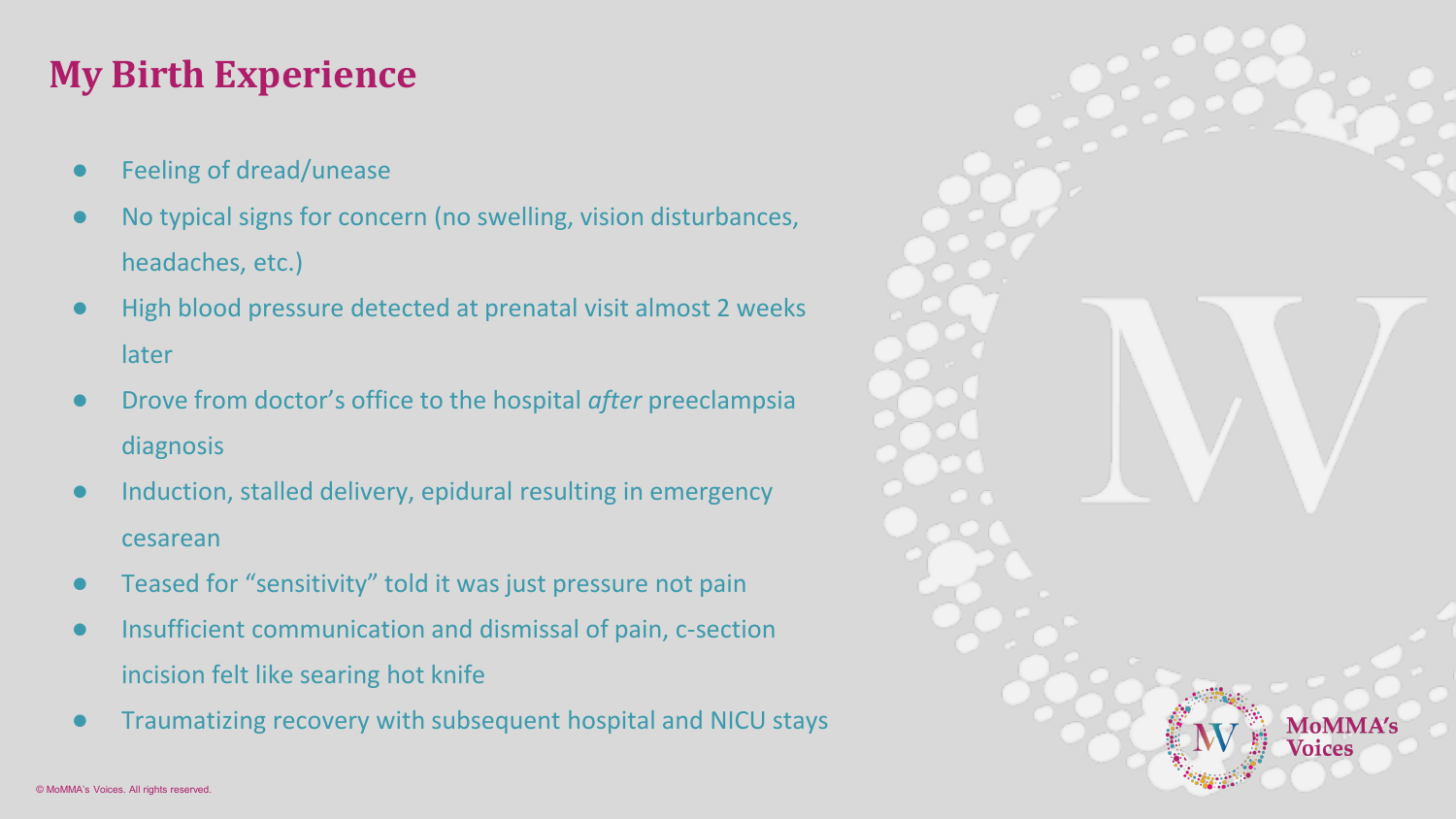#### **Why is this Important?**

- Black mamas and birthing people need platforms to have their voices heard platforms such as Momma's Voices allow for our stories to be told, front and center
- Black women are disproportionately affected by adverse perinatal events, morbidity, and mortality
- Patient-centered care respects individual nuances often overlooked due to cultural differences and provider bias
- Political agendas drive and influence budgets and dollars allocated. Eliminating disparities in perinatal outcomes and systems change involves budgetary support.
- Storytelling can be used as a means of resistance to racist stereotypes and medical narratives that drive negative birth outcomes.